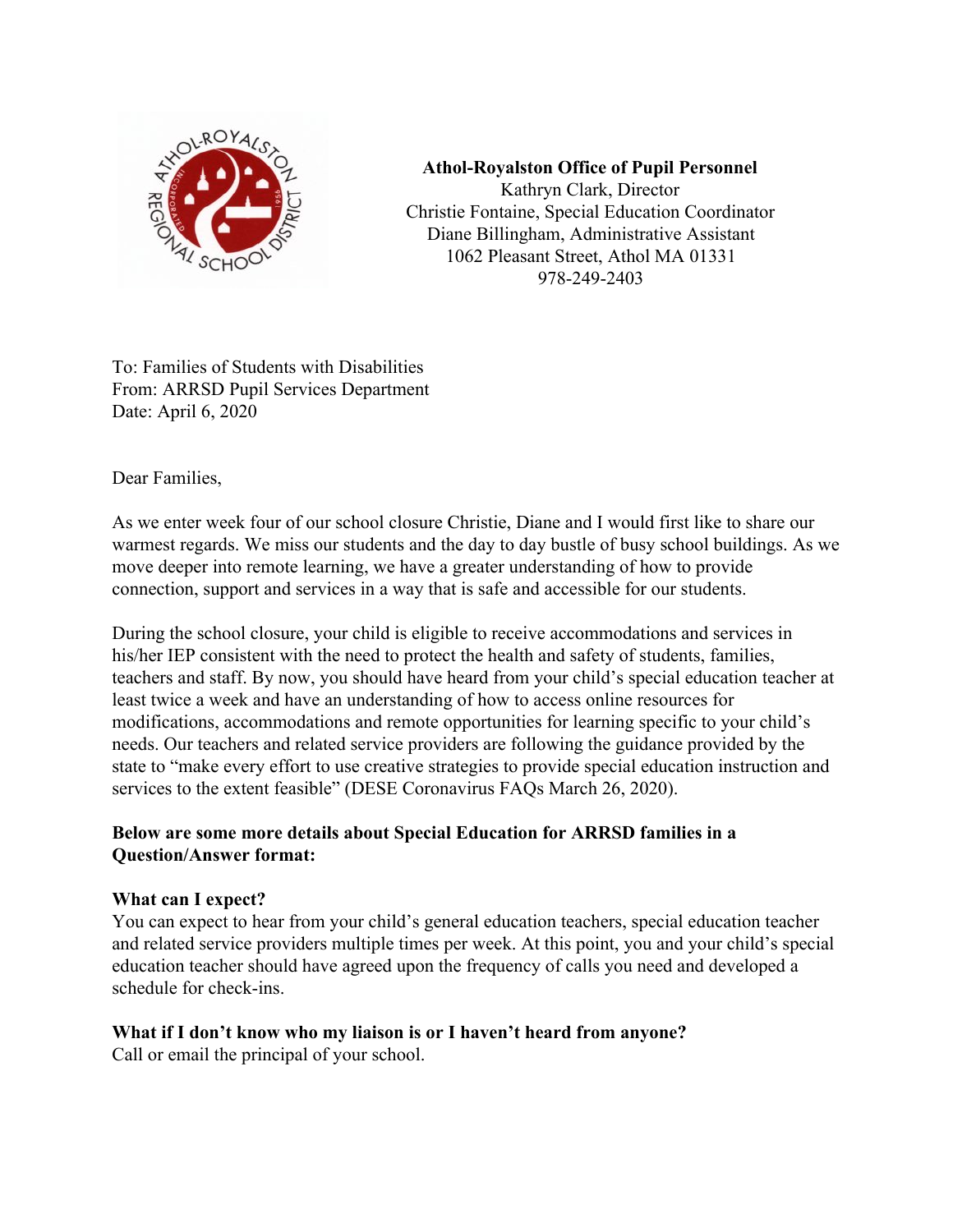### **Can I expect an individual service/session, (i.e. Orton Gillingham, a related service), to be administered remotely during the closure?**

Our teachers and related service providers will be providing opportunities to learn based on your child's IEP, but during this time of closure, this may look very different than when school is fully in session.

### **Will the special educator and related service provider match the frequency and duration as indicated in the IEP?**

During this time of closure, services will be provided differently than when school is fully in session.

### **How will extended year services be addressed?**

As the closure continues, more information about services in the summer will be forthcoming.

### **Will students be eligible for compensatory services once schools reopen?**

The need for compensatory and/or additional services will be determined on a case by case basis once school reopens, based on individual student need. You may request an IEP team meeting to discuss this question once school resumes.

### **I'm not sure if online learning is an option. What if my child needs something different?**

Remote learning is not necessarily online learning. Work with your child's teachers and liaison to develop learning opportunities that will work for you and your child.

### **How much time should I expect will be allocated for instruction and services?**

In all, the state has recommended three hours of learning a day. This learning can take many forms, it may include phone calls and direct contact with teachers and related services providers or self-directed tasks like projects and independent practice.

### **Can I record lessons?**

Please do not record online or telephone based lessons or therapies.

### **How will my child's social/emotional needs be addressed during the closure?**

Work with your child's liaison for supports and lessons around social/emotional needs. In addition, guidance counselors are available for check-ins as needed, let one of your child's teachers know you need a call from a guidance counselor or call your child's school.

#### **IEP Questions/Answer**

### **Is consent required to provide remote services and support?**

No. The MA Department of Secondary and Elementary Education has determined that consent is not required.

#### **Will the IEP team need to meet to amend the IEP during the closure?**

No. The DESE has determined there is no need to meet and amend services during the closure.